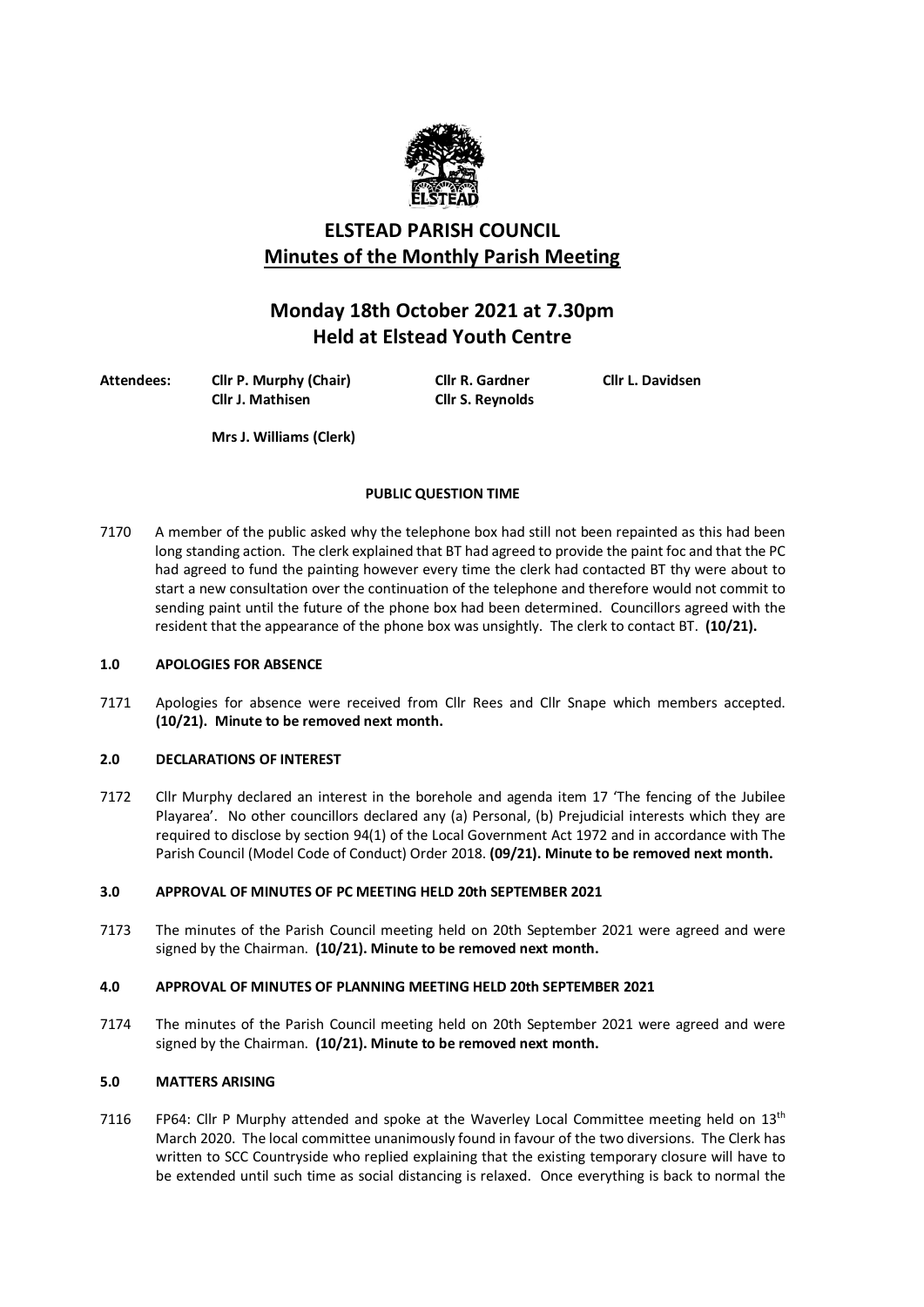diversion order will be made and there will be a formal consultation period. If objections are received during this period and cannot be resolved SCC will have to refer the order to the Secretary of State for determination. Determination can take the form of written representations, formal hearing, or a Public Inquiry. If there are no sustained objections, SCC can confirm the order and the footpath will have been legally diverted (although works may have to carried out to make the new route suitable for the public). Cllr Mathisen suggested that the EA had neglected to clear tree debris and Cllr Murphy added that another tree had caused scouring to the bank. It was noted that there has been a further extension to the temporary closure notice (May 2021). The clerk received an update from SCC for the June meeting advising that SCC have been unable to make new orders during the first lockdown as libraries / council offices etc. were closed meaning that they were unable to advertise and display the orders correctly. SCC have found ways around that now, but we have been extremely busy as well as short staffed but SCC expect to start work on this within the next 2 weeks. The clerk wrote to SCC prioir to the September meeting. **(09/21)**.

- 6314 Website Admin: The clerk to ask Mrs Davidsen if she can provide Cllr Reynolds with a virtual online training session. **(07/20)**
- 7175 Chevrons by Elstead Bridge: the clerk noted that chevrons have been adhered to Elstead bridge rather than the large chevron sign being replaced. There is a partially damaged pole in front of Withybridge House where the former chevron has been located. The clerk has advised SCC and asked for it to be removed and/or the chevron sign to be replaced. SCC have advised it is still on the list but no due date has been confirmed. **(10/21).**
- 7176 Village Green and Church Green Lease: The Heads of Terms as well as the maps of the area were circulated to councillors who agreed that the PC should proceed and renew its lease of these two areas. WBC legal department forwarded a new lease for the PC to consider. The revised lease would impose obligations on the Parish Council and not on WBC and for that reason the PC agreed it was not prepared to agree to these terms. Councillors agreed that the best course of action would be for WBC to transfer the title of the land to the PC and this is in line with WBC's policy of transferring assets. After a significant delay WBC Executives have confirmed that the land transfer may proceed and this is currently with WBC legal department. Cllrs noted that an article was recently in the Farnham Herald announcing that WBC were to transfer the land to Elstead PC for £1. **(10/21)**.
- 7118 The Thursley Road Rec does not appear to be registered. Wellers Hedley, lawyers for Elstead PC have drafted the registration application and the clerk and Cllr Murphy have both signed Statements of Truth which have been returned to Wellers Hedleys. Wellers Hedleys have advised that the process of registering might take between two to six months. Wellers hedleys have confirmed that the application has been registered and no adverse comments have been submitted so it is a question of waiting for it to go through. **(09/21).**
- 7177 FP61: The Clerk, Mrs Davidsen, Cllrs J and D Else and Cllr Harmer met on site with Mr R. Cooper (RC) SCC and discussed the safety concerns about the proposed route and the fact that this was a circuitous route to the centre of the village. An alternative suggestion of upgrading FP61 was discussed and agreed. Cllr Murphy noted that he had established that Thakeham have contributed £25k towards the upgrade cost of FP61. The route is 340m in length. Essex CC estimate that 340m of resurfacing would cost £153k. As a point of comparison the clerk ascertained that the resurfacing work outside the Spar cost £18k. Cllr Murphy noted that there are 2 x poles and 1 x fire hydrant along FP61 which would need to be moved at extra cost. Cllr Murphy to share with Cllr Harmer and the Head of Internal Audit at SCC. The clerk and Cllr Murphy followed up progress on this matter. They were advised that the WMP part will be completed imminently but the section beyond the wooden bridge cannot be done at the moment as the owner is not in agreement. This is very unfortunate as this was one of the planning conditions that was discharged. Cllr Harmer noted that the land owner is not allowed to stop this process and Cllr Harmer agreed to refer this matter to the legal officer for this area. SCC to negotiate the surface material with the landowner. Cllr Murphy has requested a copy of the bill of quantities for the cost of the footpath. Due to staff shortage there has been no further progress which is disappointing given that WMP is almost fully occupied and that the money for the scheme has been paid. **(10/21).**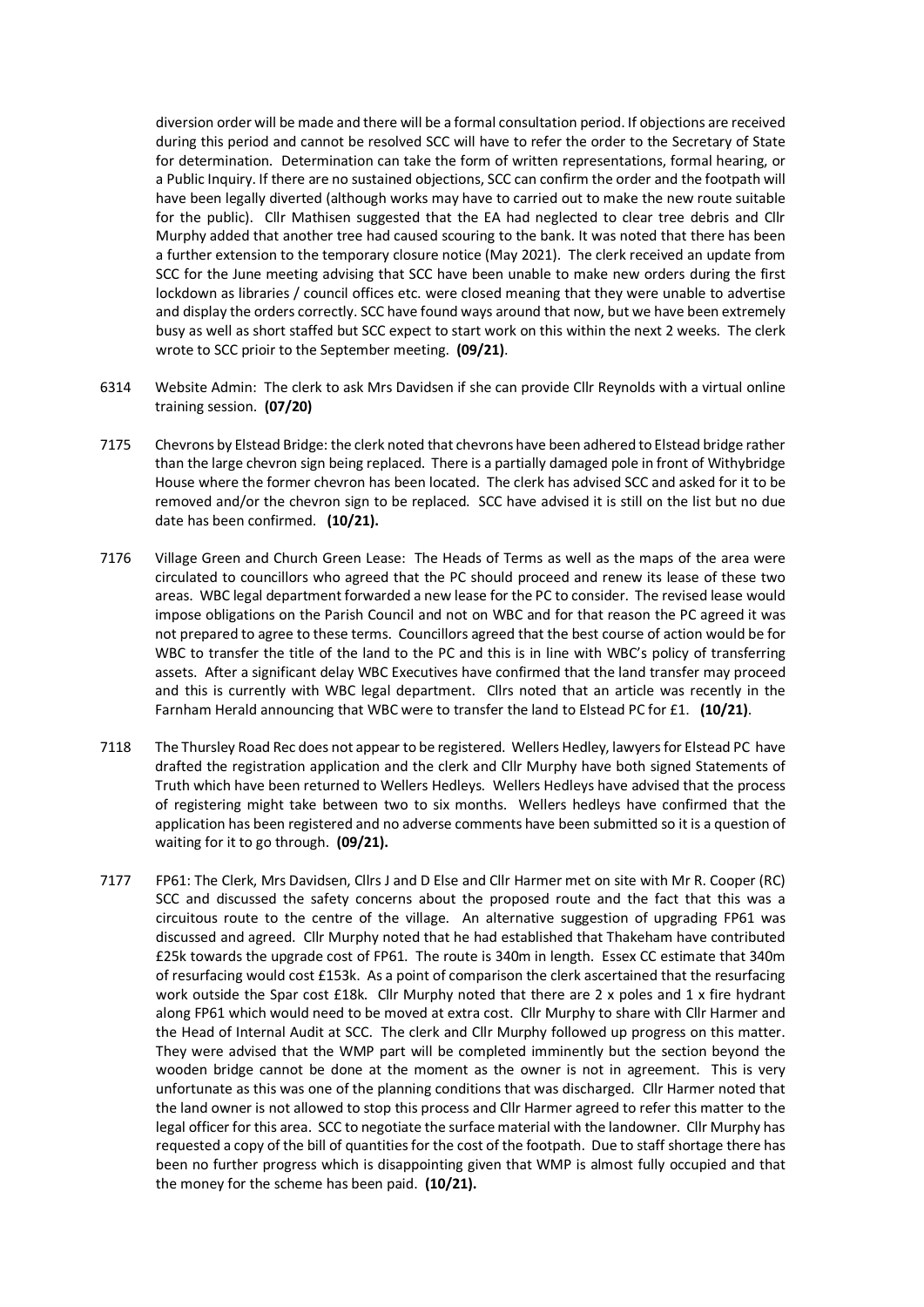- 7178 Bus route outside Water meadow Place: RC (SCC) had sent prospective plans of where the bus stop would stop outside of Water meadow Place. Cllr Davidsen, Mrs Davidsen and the clerk visited the site as they were concerned about the proposed location of the bus stop as passengers travel from Shackleford towards the triangle. The proposed location would mean that passengers would need to wait on, or alight onto a narrow verge (as there is no pavement on that side) with a steep drop behind it. This was of particular concern for children coming home on the school bus. Alternative drop off points at either end of Water Meadow place were proposed as being safer alternatives. The clerk has responded to RC on these points and has responded again following a follow up email from RC. The clerk has contacted RC for an update prior to the May meeting and he has responded explaining that the SCC Passenger Transport team have looked into the feasibility of this but advised that as the roads in the development itself are unadopted and not built to facilitate passage of a conventional bus, it will not be feasible to locate the bus services within the site. SCC will therefore need to progress with the provision of a pair of formal bus stops on Shackleford Road, as per the original S106 agreement. There was no update for the October meeting and the clerk to follow up. **(10/21)**.
- 7179 LAP at Water Meadow Place (WMP): The proposed area is very small and sits on a steep slope at the bottom of which is a deep culvert. The LAP is considerably smaller than guidelines state. There has been considered correspondence over this matter with Clarion, WBC and Planning Enforcement for the past year. A meeting was held at Water Meadow Place and was attended by Cllrs Murphy, Jacobs and D Else as well as Mrs Davidsen, Zac Ellwood (ZE), John Bennet JB), Cllr A Macleod (AM) and the clerk. The objective of the meeting was to discuss the absence of a LAP/LEAP and the failure to implement the SANG. Councillor Macleod recognised that the play area provision was both inadequate and unsuitable. ZE proposed that he would write to Clarion and Thakeham to seek a meeting to discuss this matter. ZE did accept that WBC had likely made a mistake when they had discharged the condition. The clerk and Cllr Murphy have written several times to asked ZE asking if he has arranged a meeting with Clarion, Thakeham, EPC and WBC. A meeting was finally held on 5<sup>th</sup> February 2021 at which the developer expressly asked that the PC should not be invited and WBC agreed to this request. Following the meeting Cllr Murphy and the clerk have asked several times for a copy of the meeting notes but they have been advised that no meeting notes were taken. Cllr Macleod, the portfolio holder, contacted Cllr Murphy by telephone on 14th February to advise that the developer would not be prepared to contribute to a play area as all the planning conditions had been discharged. Cllr Murphy advised that it was very regrettable that The Head of Planning was not prepared to provide a written report on the meeting. Cllr J. Else advised that the Parish Council should contact the monitoring officer regarding the lack of transparency. Following the meeting with Thakeham held on 25<sup>th</sup> May 2021 the following has been completed: footpath past the LAP has been upgraded, the fence in front of the LAP has been replaced although an old concrete post has been left, part of the perimeter fence has been replaced, the turf has been relaid by the pumping station and the boardwalk seemed satisfactory. Cllr Murphy and the clerk visited WMP prior to the September meeting. The mown paths had been recently cut on the SANG but there is still no fence between the LAP and the residential property. Elstead PC notes that it is very regrettable that WBC approved a development of 69 dwellings with a lack of quality play area of play equipment and it is disappointing that Clarion will not compensate for the lack of play equipment by providing additional play equipment at Burford Lodge Rec despite the best efforts of the PC to try and secure this. **(10/21). Minute to be removed next month.**
- 7121 BW69 remedial repairs: After several years of promising the improvement, work finally started on this in September 2021 and is progressing well. Cllr Mathisen noted that further north of this area being improved is very wet and Cllr Murphy explained that until Sandford Brook was cleared out this would not improve. **(10/21).**
- 7180 Following the Annual Playground Inspection report most remedial repairs were completed w/c 21.09.2020 by Kompan. The clerk has negotiated a credit note and this has been returned. Still to be resolved is the issue of whether the spika (item cannot be lubricated, the whole top needs replacing) and spire net (movement detected by inspector but Kompan state that the item should move) need remedial work. The clerk advised councillors that the cost to tighten the spire net was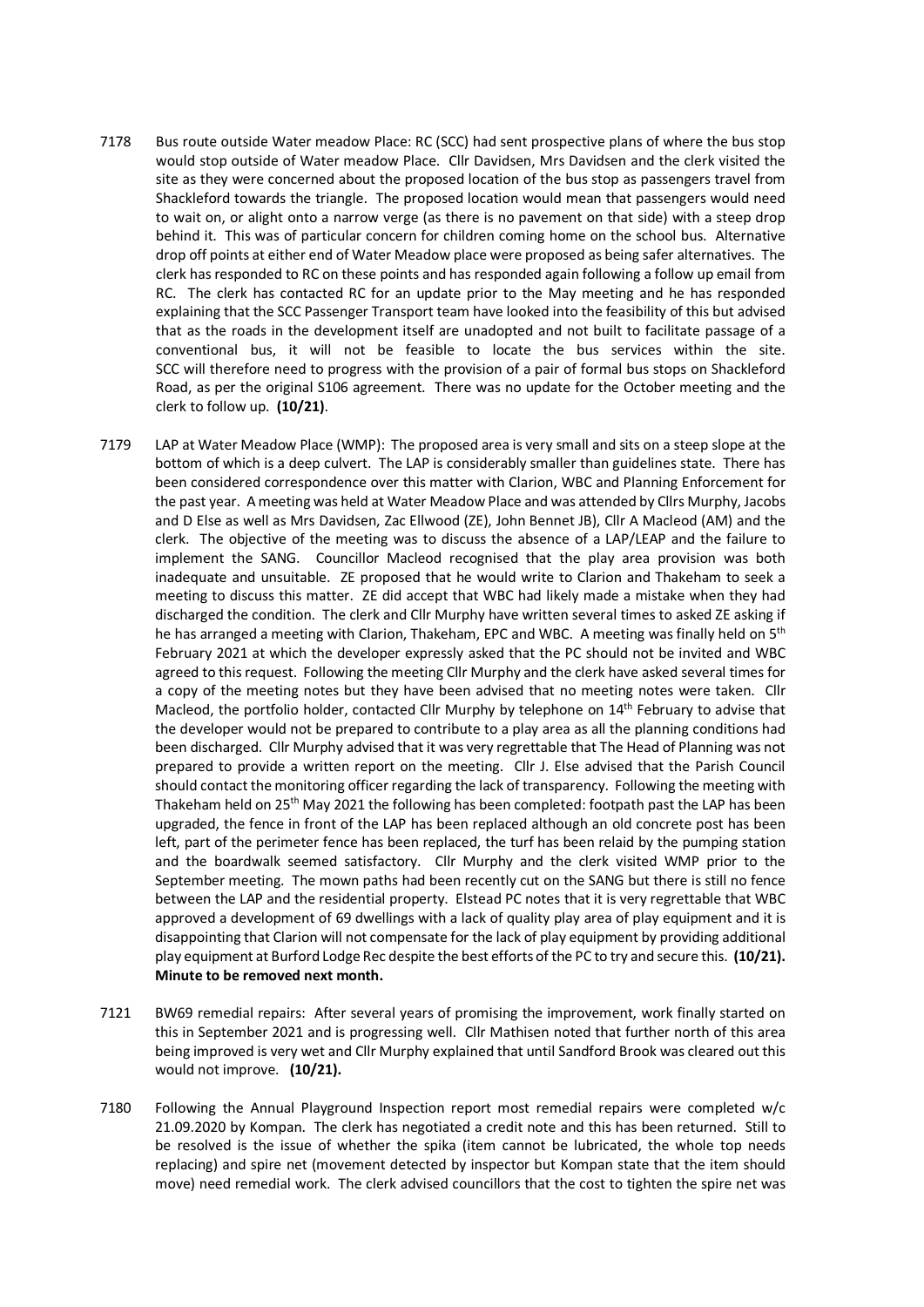£1,000 and to replace the top of the spika £810. In view of the issues with the chains Kompan were offering to provide the podium of the spika foc (actual cost £260). The clerk has contacted Paintics to do the paintwork to no avail. **(10/21). Minute to be removed as covered under agenda item 16.**

- 6800 The clerk advised that the quarterly playground report was circulated prior to the meeting. There is nothing to report of high risk. The clerk highlighted the point raised about the grass matting and it was agreed that RK would uplift, clean and resettle the tiles. **(03/21).**
- 7181 Springfield flooding: Cllrs Murphy, Mathisen and Rees met with Ian Fowler (IF, SCC), Cllr Harmer, the clerk and a resident in June 2020 to discuss the flooding issue associated with Springfield which impacts Orchard Close and some properties along the Milford Road. The PC wrote a letter to those residents who are affected explaining that SCC would like to send a camera to explore the pipework with a view to resolving the problem. The clerk sent a list of houses who have confirmed that SCC may inspect the pipework on their land to IF who has advised that he requires confirmation that if necessary SCC can dig up the garden to enable SCC to investigate further as and when required. A meeting was held on March 16th 2021 and SCC have advised that funding has been allocated for drainage works in the Springfield area so the PC is optimistic that a solution to this problem will be found. The inspection work has identified some blockages in the pipe and residents have been written to asking for permission for SCC to dig up their garden to carry out further investigative work. WBC are still waiting for one house holder to agree to the investigative work. Cllr Rees to follow up. **(10/21).**
- 7182 Biffa PC Contract: The clerk advised that Biffa are emptying the PC owned bins but they have not invoiced the PC for this work since they took over from Veolia in Autumn 2019. The clerk has chased this on a number of occasions but Biffa advised that they are too busy and not in a position to raise a new contract but will continue to empty the Parish Councils' bins. Since the installation of the new height restrictor barrier Biffa have refused to empty the bins at Burford Lodge Rec. the clerk met with the team on site but it was a very unsatisfactory meeting and Biffa were aggressive and not willing to compromise. It was agreed that the clerk would seek a quote for the Burford Lodge Rec bins to be emptied by a separate contractor and the other 4 bins would be kept under Biffa as it was likely that they would still empty them even if they were not on their rota. The clerk has contacted an alternative contractor on several occasions but has not heard back. The clerk to follow up. **(10/21).**
- 6990 The Clerk noted that £18,600 had been moved from the deposit account into the current account as the deposit account was being used for POR donations. The clerk was asked to find another savings account in order to keep these monies separate. The clerk shared interest rates for Lloyds and Shawbrook and it was agreed that an account with Shawbrook offered the best interest. The clerk has confirmed that this will be done this month. **(09/21)**
- 7183 Cllr Mathisen advised that the table tennis table was damaged. The clerk advised that **she** had contacted RK who would try and repair the table with resin. RK has put some matting down and raised the ground levels around the table which had become eroded. **(10/21). Minute to be removed next month.**
- 7184 Cllrs Murphy and Mathisen had attended a site meeting with representatives from Landmarc and the MOD. Landmarc advised that they cannot do any clearance work without input from Natural England (NE) and the Environment Agency (EA). NE accept that water levels are raised and have agreed to a site visit. MoD advised that they are prepared to undertake the work with the authority of NE and EA but are concerned about the effect this may cause further down the stream. Cllr Murphy has pushed both parties to meet with him and Cllr Mathisen on site however NE and EA are not allowed to do this until covid restrictions ease. Cllr Murphy noted that the water level on the common had risen by two feet due to the congestion in Sandford Brook and that this was now a priority as people are having to divert off the track onto the heath which is causing significant damage to an area which has an SSSI designation. The site meeting arranged for 30.9.2021 was cancelled and Cllrs Mathisen and Murphy are waiting for a paper to be circulated by MoD with recommendations for action. NE felt that the blockage is further down and not on Elstead Common and that it doesn't matter if water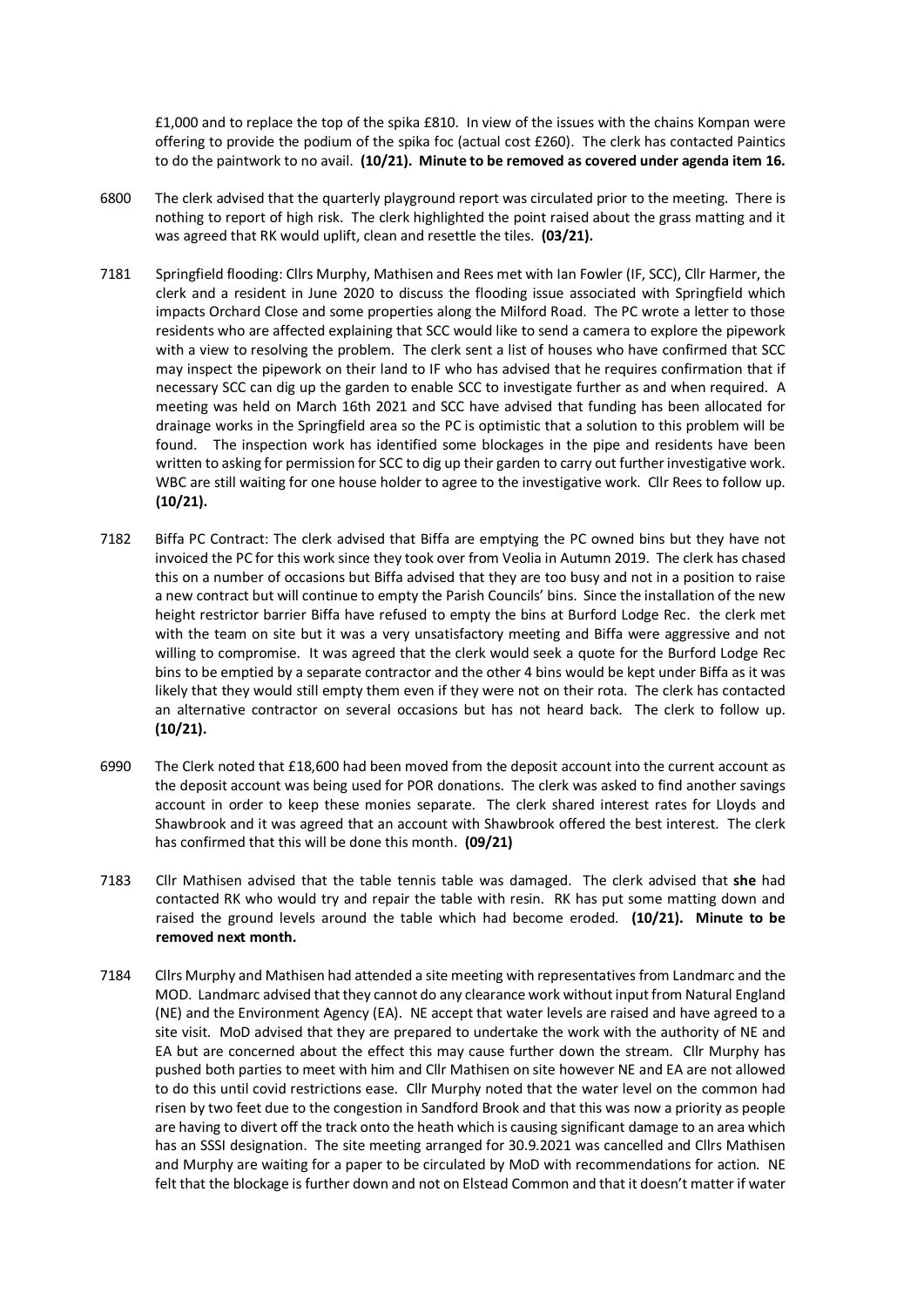levels rise at Pudmore Pond however councillors disagreed with this statement. Cllr Murphy to write to Natural England to urge them to agree to the urgent completion of the works. **(10/21).**

- 7126 Cllr Jacobs noted that a number of delivery drivers were being sent down the track opposite the moat as a result of their sat nav. Cllr Jacobs contacted Cllr Harmer who was unable to find a sat nav contact at SCC but who advised he would try again. Cllr Harmer to discuss with Hannah Guttridge whether a footpath sign can be can be secured at the Thursley Road end of the footpath. The clerk advised that the fly tipping has been removed. The clerk contacted HG to ask if barriers could be installed and Cllr Jacobs advised that she did not believe that anyone had vehicular rights along this footpath. HG advised that SCC were short staffed but would contact the landowner at some stage in the future. Cllr Jacobs that she had encountered another vehicle on the footpath. Cllr Davidsen to report this on google maps. It was noted that vehicles were using this and that perhaps it might not be possible to install barriers. **(09/21).**
- 7057 Cllr Gardner advised that the majority of Hookley Lane had now been cleaned. The clerk contacted WBC to ask for a road cleaning schedule however WBC have explained that this cannot be shared. The clerk has contacted the Head of Environment to ask why this is the case and has followed this up with Richard Homewood on several occasions. **(07/21).**
- 7185 A report following the Spring Western Village meeting was circulated in advance of the PC meeting and updates have been added to current minutes. Oher key points covered were: Cllr Murphy reported the blocked culvert on Westbrook Hill outside Milton (the 4 inch pipe is far too small). Adrian Selby asked that any issues should be notified individually to the SCC Highways reporting link by e-mail. In this way they get recorded properly and a response has to be sent. No further action is required. **(10/21) Minute to be removed next month.**
- 7186 Elstead-Milford Cycle Route: Work has started and the entire route will be surfaced in Fittleworth stone to 3m width where possible. SCC are still keen for the route to be named. The clerk to ask SCC Countryside if the section that the PC had paid to be improved can be joined to the new section as there is currently a boggy section in the middle. The clerk to ask HG for the Red House Lane access point to be marked on the cycle route plan. The section up to the track to Borough Farm is complete and is excellent. Cllr Gardner noted that there were significant muddy banks left either side of the work and he was concerned that these would slide into the newly create track in time. Cllr Gardner also noted that there is a 50m section that connects BW68 at Red House Lane which is always very muddy and asked whether this could be improved so an not to impact the connectivity of the cycle route. Cllr Murphy noted it was often muddy as a result of congestion in the culvert which RK regularly clears. **(10/21)**
- 6786 Cllr Mathisen noted that a resident adjacent to the access track to the MoD parking area had complained about nuisance caused by traffic from film company vehicles and had queried whether they had a right to use the track. MoD were considering this issue. **(02/21)**
- 7129 LD noted that the potholes on the road leading to the DZ parking were worse than ever. Cllr Mathisen to feed back to the MoD. Cllr Mathisen advised that he had tried to contact MoD on a number of occasions to no avail and would try again after the June meeting. Cllr Mathisen advised that this had been discussed at the HUG meeting held in August but that no solution had been proposed. **(09/21)**
- 6997 Cllr Webster proposed undertaking a survey of Elstead residents to determine a) if there are any covid related issues b) to understand the impact of covid from a social and employment perspective c) to understand what is important to Elstead residents and d) use the findings to provide areas for future follow ups. Cllr Webster advised that the survey would be undertaken face to face once all vulnerable groups had been vaccinated. Cllr Webster circulated a sample survey prior to the April meeting and feedback was given. It was agreed that the village would be divided into sections from which individuals could be chosen. An updated survey to be circulated to the PC and questions to be asked either via online or face to face. The clerk to shred any addresses and the main covid survey to be undertaken in September by Cllr Webster. **(05/21).**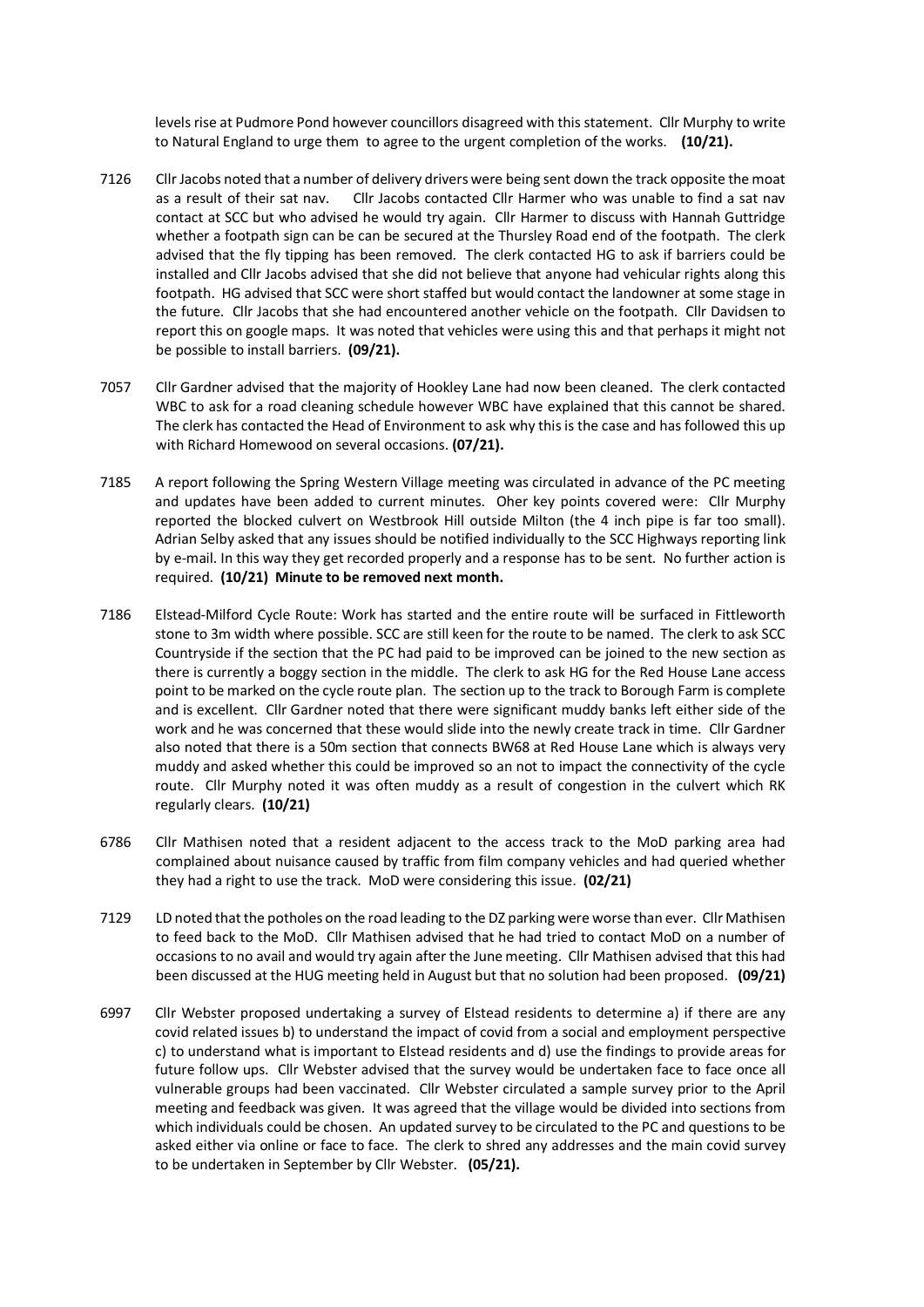- 6856 A resident asked for help regarding a blocked lateral drain along the Seale Road. The drain has been blocked for some time. It is not certain whether the drain has been jetted. The resident was asked to email the details to the clerk who will follow this up. **(04/21).**
- 6857 Two residents asked whether a small section of the Backland Field could be given over to a mountain bike dirt track similar to S4P at Rodborough Common. At the moment there was nothing for teenagers to do in the village aside from organised sports (football/cricket/tennis). The residents noted that mountain bikes appeal to all ages and ability and was a sustainable form of exercise. At Rodborough Common all ages of people visit the track – people tend to do the runs several times and don't just "hang around." The bike track would need a relatively small section of land allowing for the majority of the field to still be rented out from which the Parish Council could still earn an annual income. Councillors were largely supportive of the idea in principal and asked that the residents do further research. It was noted that there would need to be a public consultation for those residents living locally. An access route could be created through the bottom of Burford Lodge Rec. **(04/21)**.
- 7187 Woolfords Lane Cemetery door frames are rotten and need replacing / repairing. The clerk to follow up progress with RK. **(10/21).**
- 6887 EER Update: The EER committee is continuing to meet monthly however it is very quiet in terms of client need and volunteers. The name of the sub group has been changed to Elstead Community Response (to fall under the overall umbrella of EER). The ECR contains to remain active although in the past month there has been only one request for help. **(04/21)**
- 7188 EER plan: Cllrs Rees and Snape met with WBC regarding the EER plan on 19<sup>th</sup> February 2021. Cllr Snape noted that the meeting had been very helpful as it provided a good framework and will allow the EER to signpost rather than duplicate efforts. The EER will focus on helping in four key areas: pandemic, utility outage, fire and flood. It was agreed the current plan will note that it is "under review". Cllr Snape has put forward an EER plan to simplify what is already there. EER plan to be completed for the November meeting. **(10/21).**
- 6271 Environmental PIC: The clerk advised that there was c £700 left in environmental PIC monies. Councillors agreed to the proposal that the clerk should apply for this money to be used for information boards at The Moat car park. **(06/20).**
- 7189 A member of the public raised the issue that more recreational facilities were required for women and asked if the PC consider this. Cllr Murphy advised that a netball court typically cost £50k and that recreational facilities were generally more successful when there was a specific club involved who would manage the on-going maintenance of the facilities. The costs of such a scheme were discussed with suggestions that it could be funded via CIL however it was further noted that any schemes needed to demonstrate an element of match funding. Cllrs discussed this at the July meeting and concluded that they were very receptive to providing more sporting facilities but that they required a proposal from a club or group. Cllr Snape noted that there was further space at The Quillets for something to be included there. Due to space the PC had not as of yet been able to include sporting facilities in an EVN article. **(10/21).**
- 7190 Borehole project: The borehole has been drilled to a depth of 50m with water being found at 5m. Flow has been tested and runs at a rate of 100 litres per minute. An application to the SCC Big Fund was submitted in March and there has now been response from SCC who are amenable to the project. The tile link has been circulated and councillors were encouraged to support the project. A specialist has assessed the irrigation requirements. **(10/21).**
- 6964 Cllr Jacobs noted that in a recent NHP feedback session it was noted that there were possible issues for people living with the NHP area trying to work who have no transport of their own. The clerk to obtain a statement to this affect as this would support the NHP's promotion of certain development sites. **(05/21)**.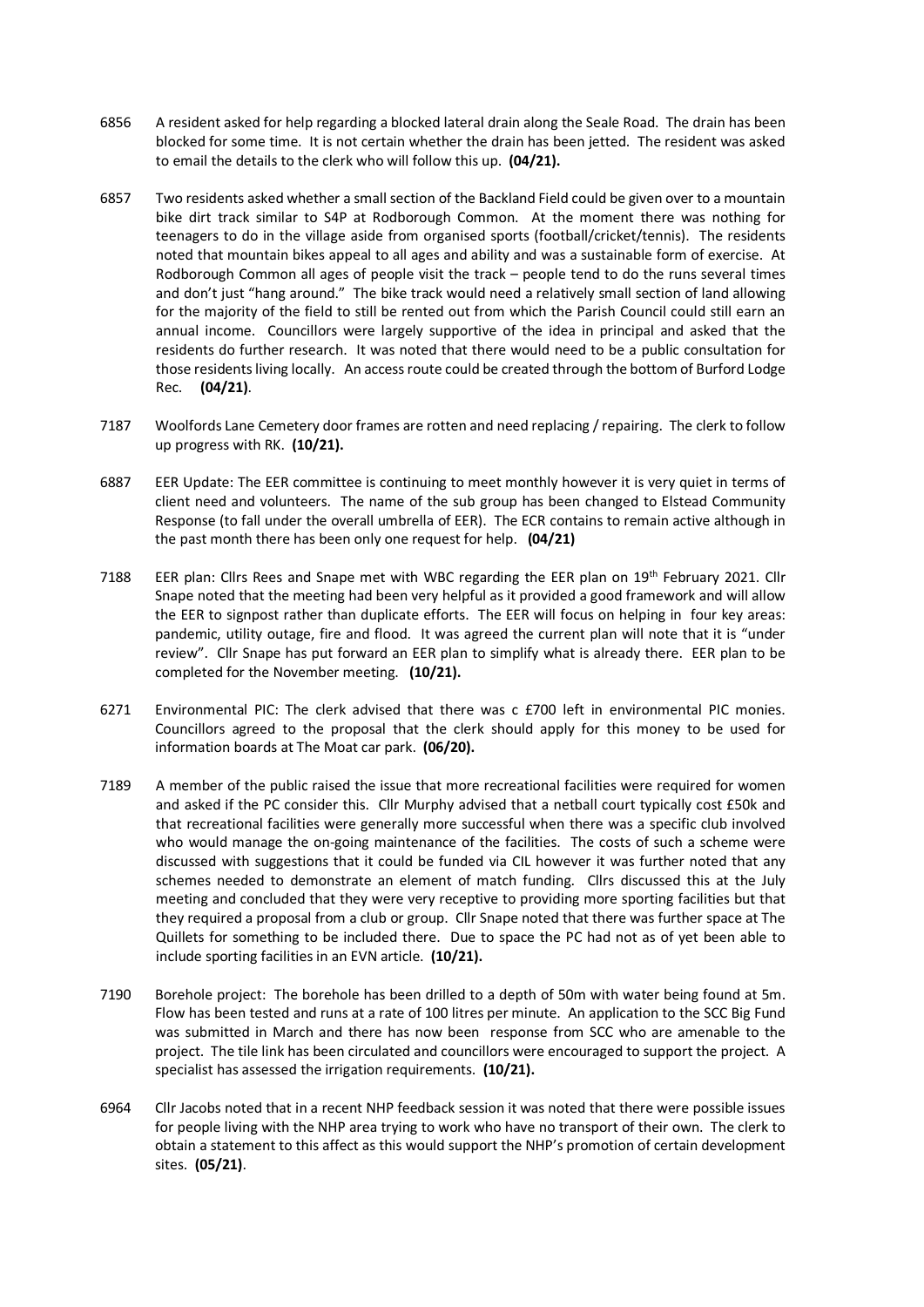- 6950 Backland Field: The sharks and Elstead FC noted that there were also interested in adding two pitches onto the Backland Field and were working on a business case and looking at different options. Cllr Murphy noted that Burford Lodge rec would accommodate a further football pitch so questioned whether this space was required. Cllr Snape noted concern for residents and Cllr Davidsen highlighted that the surrounding woodland was full of wildlife which needed preserving and other comments included the need to preserve the green gap in line with the emerging NHP. Councillors were minded that the storage facilities on Burford Lodge rec should be resolved as a priority and asked that both groups come forward with a business plan and proposal. **(05/21).**
- 7191 Clock on the green: a replacement clock has been ordered. The leadtime is 3-4 weeks. **(10/21).**
- 7134 A working party meeting was held on  $16<sup>th</sup>$  June. NE are minded to agree with the PC's suggestion that the link from BW504 to the reserve should be retained. Funding of £98k (WBC CIL), £55k (donations) and £150k NE are confirmed. NE have made progress and a planning application has been submitted to enable to restoration work to commence. It is hoped that work can start later in the Autumn. Not all of the boardwalk will be replaced like for like – some areas be constructed as raised banks. Cllr Else to see if he can push WBC to approve this speedily. **(09/21).**
- 7192 WBC Grass cutting: complaints have been received by members of the public about the No Mow May grass cutting policy which has left many residential areas looking unkept as well as causing a threat of tics and injury through hidden sight lines. The clerk wrote to Cllr Townsend, copying Cllrs Elses about this policy enclosing photos and asking if the Portfolio Holder would like to visit the village and see for herself the mess of many of the village's residential areas. Cllr Townsend has twice cancelled meetings in Elstead – the clerk has contacted Cllr Townsend however she declined to respond to the clerks email. Cllr Mathisen noted that the newly created bund at Wetbrook Hill looked in a dreadful condition. **(10/21).**
- 7193 Village green improvement works: scarifying and seeding works were completed on both village and church greens in September and the grass cover is much improved. The weeds have grown back quite vigorously and it was agreed that the greens would be resprayed in the spring. **(10/21). Minute to be removed next month.**
- 7084 Official signage needs to be created to legally advertise the CCTV camera at Burford Lodge Rec. Councillors approved the cost of £264. **(07/21).**
- 7194 A notification has been received from SE Water advising of water mains work that will last 22 weeks. Cllrs Murphy, Snape, Mathisen, Harmer and the clerk attended a meeting with SE Water via zoom on 20<sup>th</sup> July where details of the works were shared. The clerk has included an update and advert from SE Water in the EVN. A meeting with SE Water, the PC and St James School was held on 28<sup>th</sup> September 2021 and demonstrated to SE Water the affect of drop off / pick up plus residential parking in Thurdley Road. SE Water noted that there would be three way traffic lights at Red House Lane and offered to provide leaflets for the school for residents as well as educational visits for pupils. The compound will remain at the Lex Farm end of the village until all th works are complete. The clerk shared photo of the SPAR delivery lorry at the green so that SE Water could take this into account with their planning. **(10/21).**
- 7107 Cllr Snape noted that some car parking was unacceptable around the village green. The clerk advised that Witley and Tilford have bye laws. The clerk to investigate. **(07/21).**
- 7195 An RTC at Gala Lane resulted in damage to the EVTC/PC sign. Significant debris was left over the road which the clerk arranged for RK to clear up. The clerk tried to recover the cost of the sign through the responsible vehicle's insurance however was told that the PC would not be eligible. Cllr Murphy noted that this was inaccurate and the clerk to follow up again. **(10/21).**
- 7090 Boundary markers: councillors agreed that the clerk could install boundary markers on land at the Backland and cemetery to clarify ownership. **(07/21).**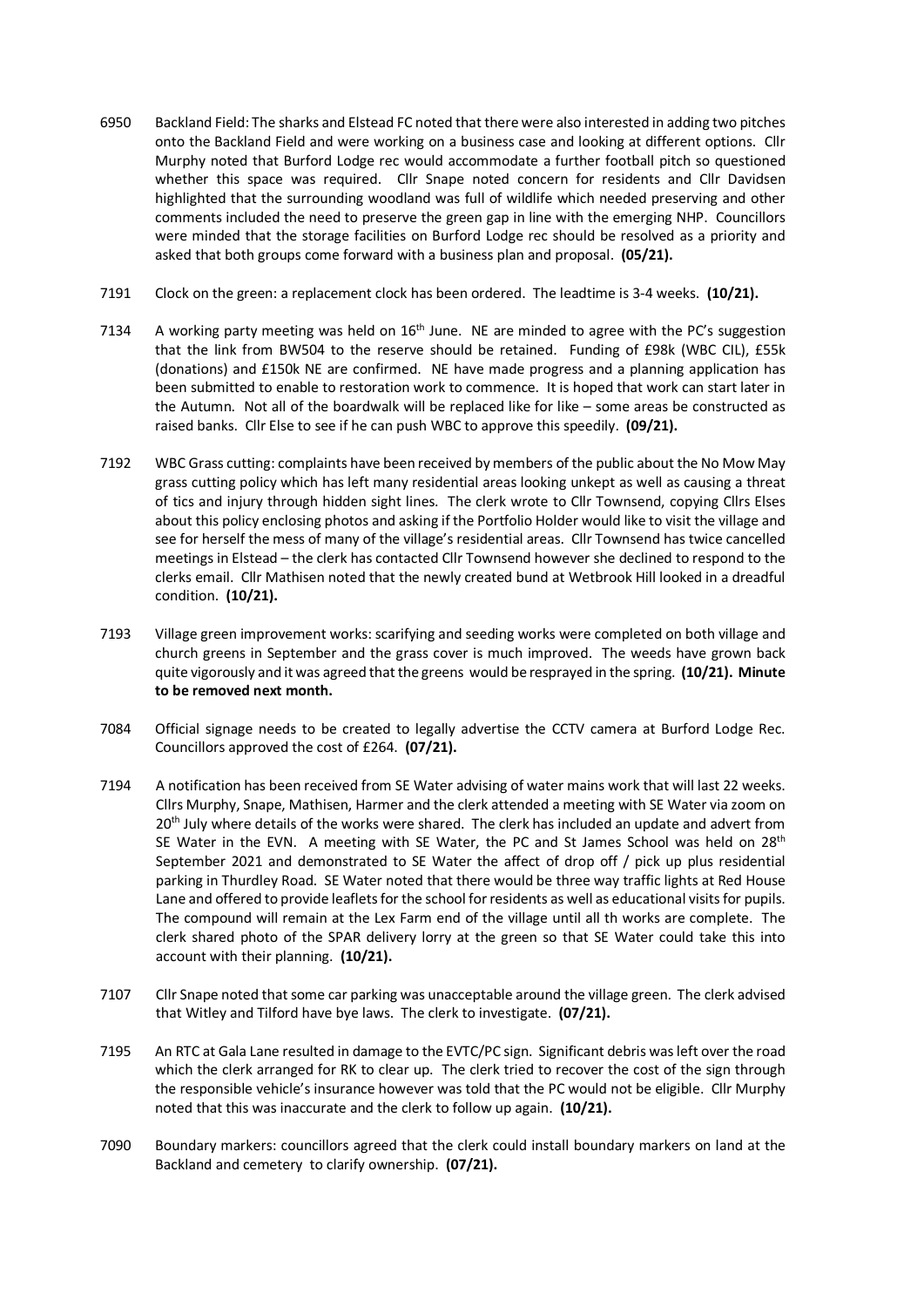- 7095 Milk and Moore have reported significant ASB. The clerk spoke to the police who asked Milk and Moore to report the issues directly via 101. **(07/21).**
- 7196 Concrete bases: RK has provide a quote of £500 to remove/bury the remaining concrete bases at Burford Lodge Rec. This will enable to the pitches to be reconfigured and will means that a further pitch can be added at the rec. The clerk forwarded the costs and Elstead FC have agreed that they will pay. **(10/21).**
- 7197 Cycle Racks: the clerk had asked whether cllrs would agree to bicycle racks at Burford Lodge as a means of encouraging more people to cycle to the rec rather than driving. The PC has agreed to an 8 bike rack and the TRRT has agreed to a 4 bike rack. The clerk to circulate a preferred style, and then order. It was noted that the bike rack must incorporate mountain bike style tyres. **(10/21).**
- 7198 Cllr Murphy noted that the TRRT felt that the Jubilee play area was vulnerable to stray balls. The TRRT have agreed to contribute towards the fencing and it is anticipated that it will be 35m in length and 3m high. Cllrs agreed that this should be further investigated. **(10/21). Minute to be removed as covered under agenda item 17.**

## **6.0 REPORT FROM THE WESTERN VILLAGE MEETING HELD 5TH OCTOBER 2021**

7199 Parishes agreed ROW and SCC funded capital projects for 22/23. The funding involved is small and there was nothing significant for Elstead aside from on-going general maintenance. **(10/21). Minute to be removed next month.**

## **7.0 WBC UPDATE**

7200 There was no WBC update for the October meeting. **(10/21). Minute to be removed next month.**

#### **8.0 SCC UPDATE**

- 7201 BW101: Cllr Harmer spoke to SCC legal to try and understand what can be done to protect this. A resident is badly impacted by the use of this track by film companies. It was noted that not all film companies need planning permission as some filming lasts less than 28 days. Cllr Murphy noted that he and Cllr Mathisen had provided a schedule of times for the film company to access the route which precluded late at night and early morning. Mod has accepted this document and Cllr Murphy shared the document to Cllr Harmer. **(10/21). Minute to be removed next month.**
- 7202 There have been further discussions regarding the blocked drain opposite Hunters Farm on Seale Lane. SCC advised that remedial work had been undertaken and that the landowner had also been educated on riparian responsibility. **(10/21) Minute to be removed next month.**
- 6004 Cllr Mathisen raised the issue of Fulbrook Lane the side of the road near to Thundry Farm needs improvement. **(02/20)**

## **9.0 NEIGHBOURHOOD PLAN UPDATE**

- 7144 Regulation 15: NHP Regulation 15 has finally been submitted the delay was due to Aecom needing to finalise and write up the SEA report. The SEA is largely supportive of the draft NHP. Since submitting the NHP WBC have asked for formatting changes. These are now largely complete and the regulation 16 process can start. **(10/21).**
- 6886 Village Design Statement (VDS): Cllr Jacobs chaired a meeting on 30.11.2020 at which it was agreed that the VDS just needed basic refreshing and updating and would benefit from photographs. Two meetings were held in January and one in February at which the whole revised copy was reviewed. Photographs are in the process of being taken and the revised copy to be proof read. Work on the VDS will be picked up again once the focused mini NHP consultation has been analysed. **(04/21).**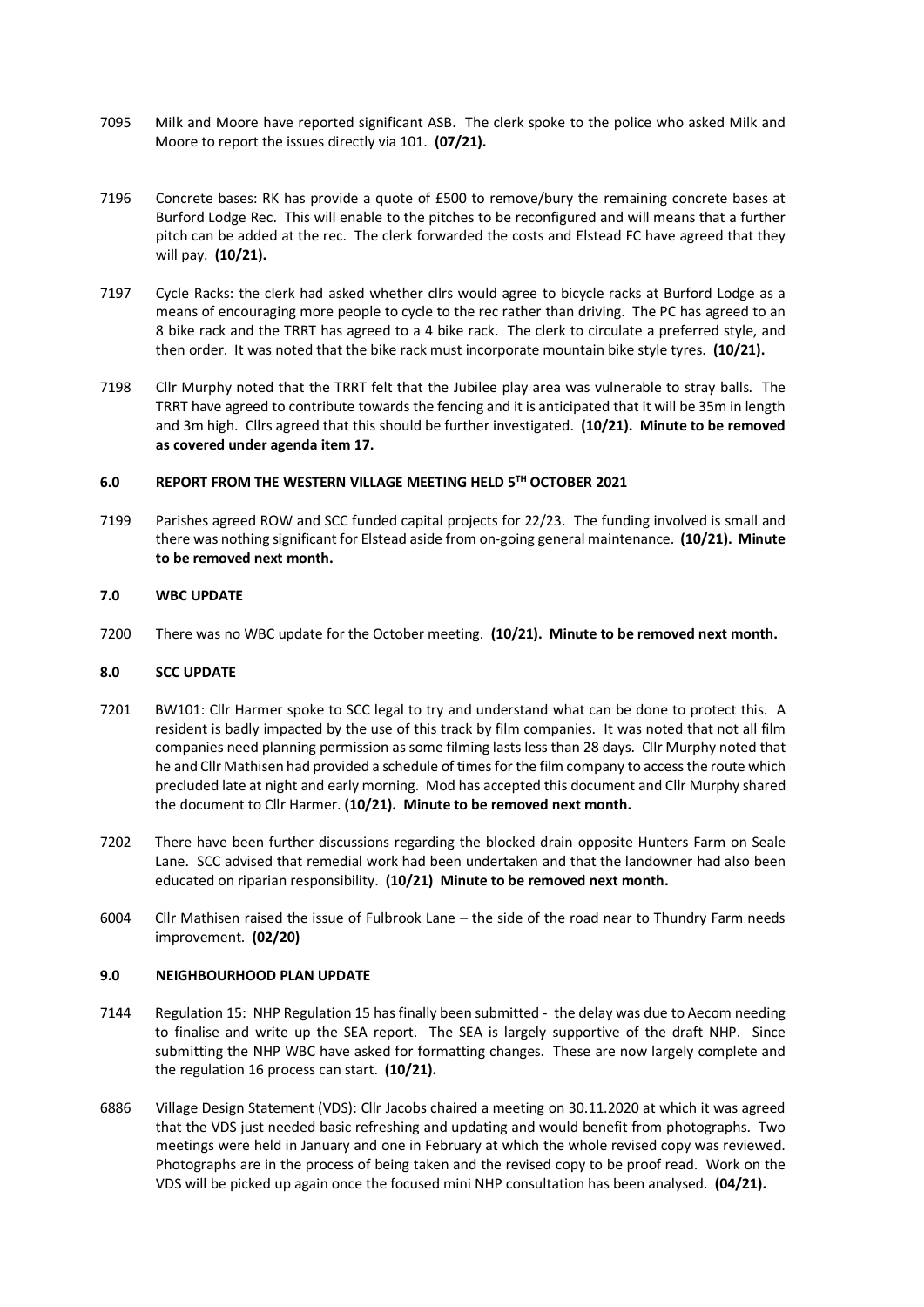- 7203 Co-working space: Cllr Murphy advised that preliminary work should be done on what coucnillors would like from a co-working space. Does the PC want an office? Does the PC want to take ownership for the building etc? It was agreed that a small working party be formed to develop this into something that can be consulted on. Cllrs Murphy, Webster, Gardner agreed to join a working group. **(10/21).**
- 7204 Possible developers for one of the sites in Elstead have requested to meet with the Parish Council. It was agreed from past experience that it would be better to meet with them at the initial stages of the plan. Cllrs Murphy, Jacobs, Reynolds and the clerk to meet. **(10/21).**

## **10.0 OUR ELSTEAD UPDATE (OE)**

- 6012 Village Wide Fete: Discussions have been held and the current theme idea is a 'carrot festival' which would tap into Elstead's past as an important carrot producer. **(02/20).**
- 7205 Village sign: Planning permission for the village sign to be sought and the clerk advised that if the village green had not been transferred to the PC, the PC would need to seek approval from WBC to install the sign. The clerk advised that the contract had been signed and the deposit sent to the blacksmith. A full size dummy of the sign due on 24th May. It was agreed that a plaque would be made accrediting the sign to the Billmeir Trust. Cllr Mathisen has followed up with the contractor for an estimated conclusion date for the sign. It was agreed that a plaque should be placed on the village sign thanking the Billmeir Trust. The clerk wrote to Billmeir Trustees but had not heard back. The clerk has been seeking advice as to which category the planning permission should be applied under. **(10/21).**
- 7147 Electrical supply to the green: Cllr Mathisen has liaised with SSEN and advised that there is an electricity supply to the green. The clerk applied for Members Allocation Grant and was successful in receiving £1,200 towards the project – thanks were given to Cllr Harmer. The clerk is seeking approval from WBC to site the termination point. Cllr Rees noted that this must be secured to prevent unlawful electricity usage. Cllr Mathisen met with DJK who have proposed a solution – an underground power box in the middle of the green. Cllr Mathisen advised that the cost was £4.3k. It was agreed that this would be considered during the budget meeting for 2022/23. (**09/21).**
- 7206 Christmas Tree: It was agreed that there would be 3 x smaller Christmas trees this year on the green. The clerk to forward a template risk assessment to Cllr Mathisen for both setting up the trees and the lighting event. The clerk noted that there needed to be clarity on where donations would be given before the lighting event and that this should be clearly advertised. **(10/21).**
- 7207 OE recruitment drive: Cllr Mathisen advised that OE have a created a poster calling for volunteers. The clerk to copy and laminate 12 x's posters. **(10/21). Minute to be removed next month.**

#### **11.0 ELSTEAD VILLAGE ROAD SAFETY**

- 7015 Road safety outside St James Primary School: The clerk had circulated some draft notes from Cllr Snape (which were also supported by Cllr Else who is a governor at the school as well as a Ward Councillor) prior to the meeting. Councillors supported the draft and Cllr Harmer to write to Adrian Selby (SCC Highways) asking for his advice. Following the preliminary EVRS meeting the clerk spoke to Mrs Elliott who said she would be pleased for the school to be involved in any schemes. **(06/21).**
- 7208 Zebra crossing repainting: Following Cllr Mathisen highlighting the need for it to be repainted the clerk has notified SCC who have confirmed that it has been scheduled on their works list. SCC hve advised this is due to be complete on 30.11.2021. **(10/2021).**
- 7150 Thursley Road improvements: The section from The Bel and Dragon to the Sandford Villas has been completed. It was noted that the section from Sandford Villas to the centre of the village green requires the most work. Cllr Murphy noted that the PC had already received notification that this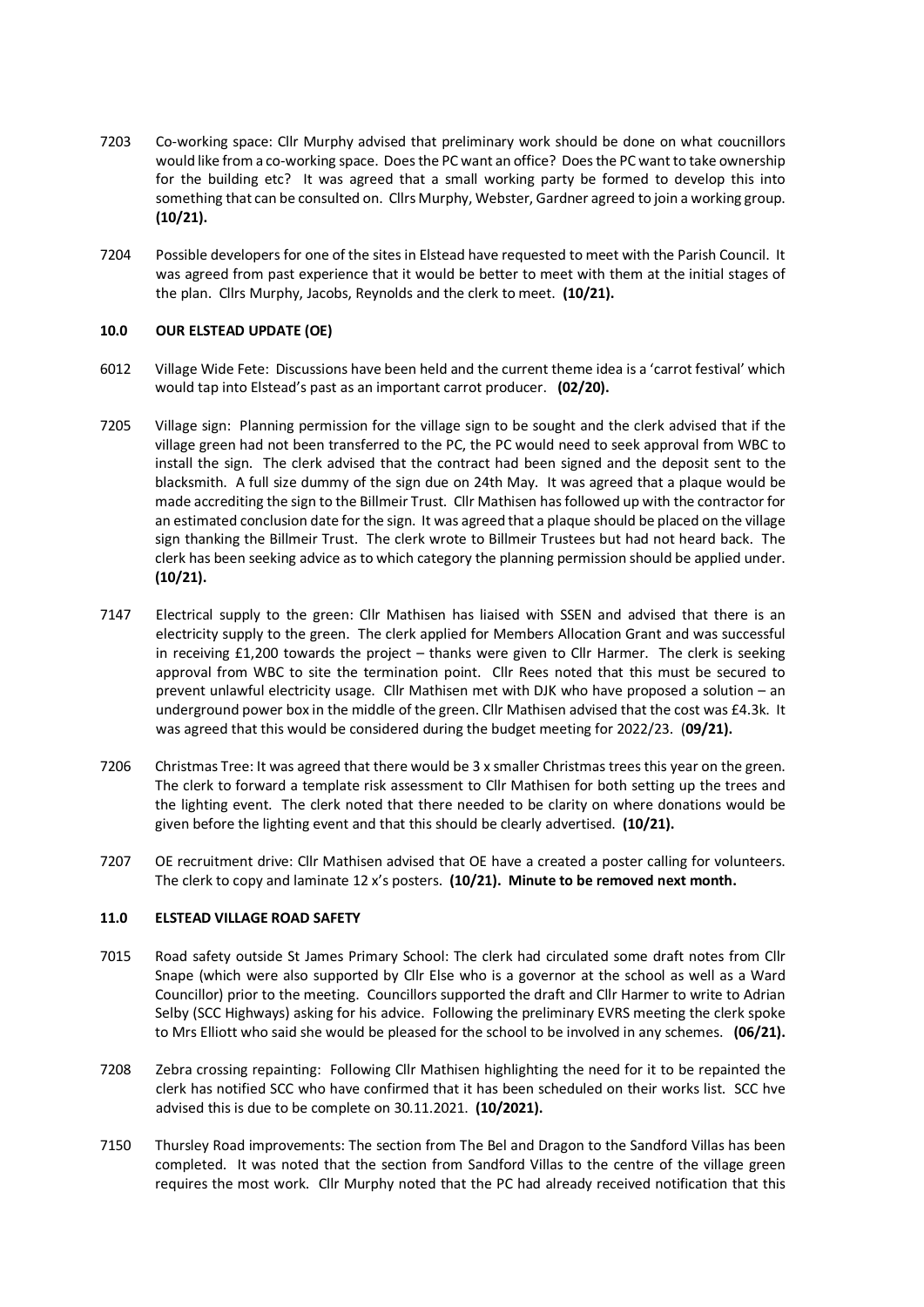section was to be resurfaced and then nothing has happened. The clerk found a copy of the notice which she shared with Cllr Harmer. Cllr Harmer discussed this with SCC colleagues and investigative work to be undertaken when machinery is available – Clr Harmer explained that there was no date advised as of yet. **(09/21).** 

- 7209 Speeding: The clerk advised that she had received a number of complaints regarding speeding through the village and the inefficacy of the VAS. Cllr Davidsen agreed that there was an on-going problem of motorists ignoring the VAS. The Clerk discussed this with Sam Adcock, the new Borough Inspector. Sam Adcock noted that it would be better if residents could form a community speed watch volunteer group however the clerk had explained that she felt it was unfair to put this onus on residents and no one would be able to do this under covid restrictions. The clerk to follow up meeting attendance and speed enforcement with PC Farmer. PH (SCC) has contacted SCC to forward speedwatch information to the clerk following a meeting on 15.6.2021. It was thought that ANPR style signs would be more likely to deter speeding. Speedwatch to be deferred until spring as a result of the SE Water works. **(10/21)**
- 7210 VAS: The VAS on the directional finger post on church green is very sensitive and triggers too early the clerk to notify PH. 2 x speed monitoring to be undertaken at Fir Mead and Church Green VAS locations – PH to arrange. 2 posts to be installed at Fir Mead and by TR Rec. AS advised it must be Katy Poulsam who have quoted £1k for a corner warning sign, post and installation. The clerk to ask Clr Harmer to ascertain why it must be installed by KP as RK has attended a Highways accreditation course. Councillors agreed that a pole could be installed on PC land to enable the VAS to be relocated to the Thursley Road Rec. The VAS is not working – the clerk to advise PH at SCC. **(10/21)**
- 7152 BT land: Cllr Murphy contacted BT to see if it would be possible to lease the land but the contact said that it would not be suitable for the public to use the land. BT stated that it has no plans to do anything with this space until 2027. Cllr Murphy has contacted BT again following a meeting with St James' Primary School who have stated that they would like to use this land for staff parking which the PC recognises will go some way to help improve the parking situation in front of the school. The contact at BT to forward this to the relevant departments for consideration. BT have now advised that they are sympathetic to the request but have ceased issuing licenses on their land as a result of covid. Cllr Murphy confirmed that Jeremy Hunt has written directly to the CEO of BT in support of this opportunity. Cllr Else has been progressing this with Mr Hunt. **(09/21)**

# **12.0 SUPER FAST BROADBAND**

7211 Residents organising this met on 12.10.2021. Openreach has proposed a scheme which would cover 70% of the village and the group need to get half of 70% to sign up in order for it to be viable. Councillors agreed that as this was a group run by volunteers and the project was of major benefit to the village the PC would cover its room hiring charges and a small amount of advertising up to £500 which it does under its power to provide and encourage the use of conference facilities (Local government act 1972, s.144). **(10/21).** 

#### **13.0 BOUNDARY REVIEW COMMISSION**

7212 The boundary review consultation document was shared with cllrs prior to the meeting. Elstead will loose one Borough Councillor. In addition Elstead will be joined with Peper Harow but no longer with Brook and Thursley. Thursley will be joined with Churt, Frensham and Tilford under the working title 'Churt Frensham'. It was felt that Elstead would have reduced representation and that the proposals were too heavily weighted in favour of the urban areas of the borough. Councillors agreed to strongly object. An article to be placed in the village news advising people that this is a public consultation. **(10/21).**

#### **14.0 LPP2 CONSULTATION RESPONSE**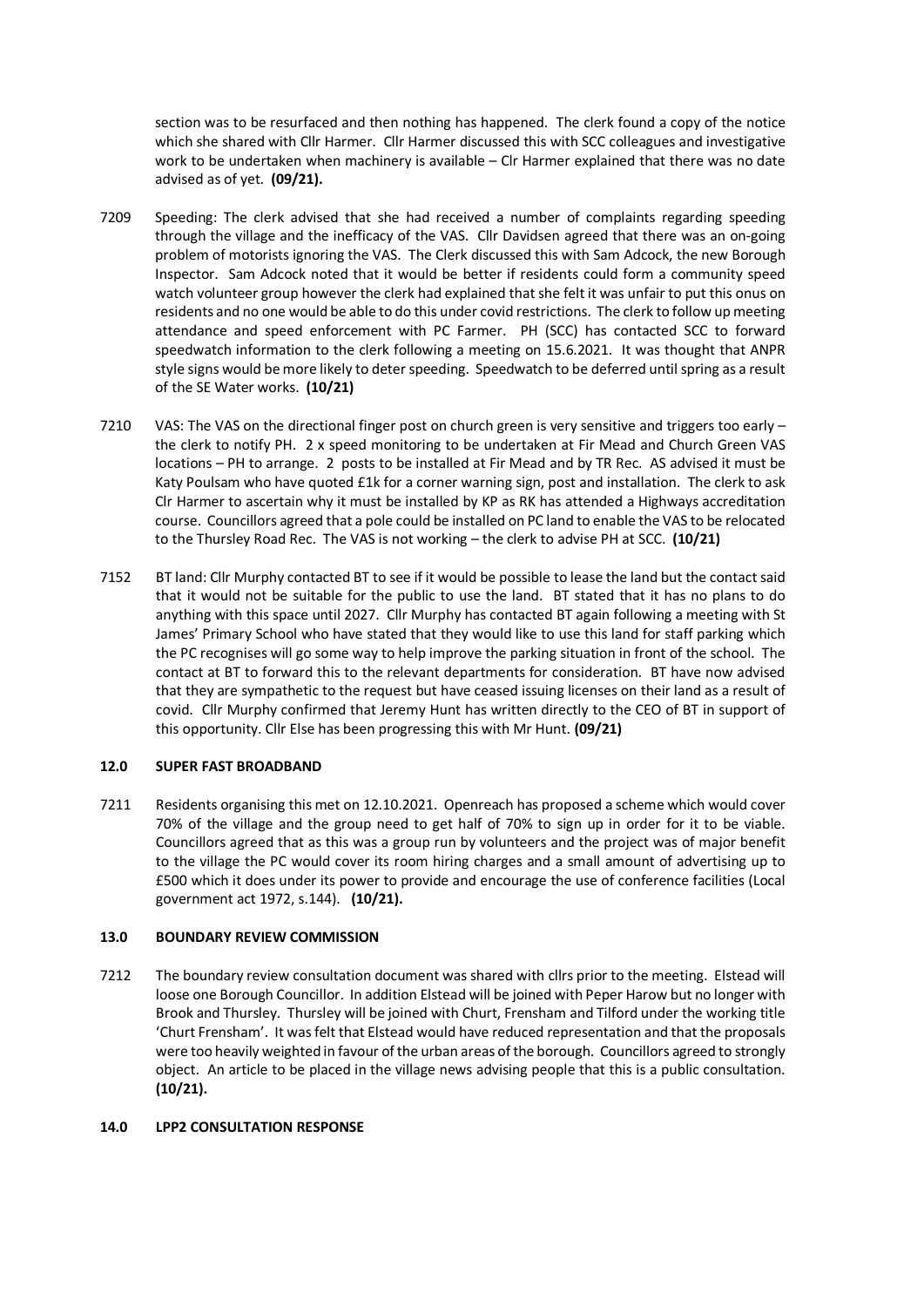7213 The amended LPP2 document was circulated to councillors in advance of the meeting. It was noted that the only changes were in site allocations in Haslemere / Hindhead and therefore councillors did not feel that it was necessary to respond. **(10/21). Minute to be removed next month.**

## **15.0 CEMETERY POLICY**

7214 The draft policy was updated with comments from Cllr Davidsen and circulated and approved. The clerk to share with funeral directors and to place on the PC website. **(10/21). Minute to be removed next month.**

## **16.0 APPROVAL OF COST OF REPAIRS TO SPIRE NET AND SPIKA**

7215 Costs for the repairs to the spire net and spika podium were circulated before the meeting. The clerk noted that the spika podium was to be free following issues with a previous order. Councillors approved the costs which it does under its power to provide a range of recreational facilities (Local Government (miscellaneous provisions) Act 1976, s, 19) and the clerk to advise Kompan. **(10/21)**.

## **17.0 APPROVAL OF COST OF FENCING TO PROTECT VISITORS TO JUBILEE REC**

7216 Installation of a 3m high x 35m long fence to protect Jubilee rec against stray balls: The clerk had tried to secure three quotes prior to the meeting. One contractor was unobtainable. Two quotes are outstanding. The clerk to follow up. It was agreed that the clerk should apply for Cllr Harmer's Councillor Allocation Allowance for this project. The ETRRT had already offered to contribute £1,000 to the project. **(10/21).**

#### **18.0 QUEENS JUBILEE 2022**

7217 The Queen's Jubilee: The clerk advised that in June 2022 it would be the Queen's Jubilee and councillors agreed to facilitate a 4 day event over this period. A marque has been booked and the first meeting of a working party was held on 18.9.21 at which a number of people from across the village discussed ideas. A summary of the meeting notes were circulated to councillors. A follow up meeting is being held on 1.11.2021. It was agreed that people should be recruited and paid to clear up the site daily. **(10/21).** 

#### **19.0 REPORTS AND CORRESPONDENCE**

- 7218 The clerk reported that the sharks had advised that when the floodlight base had been buried under the ground adjacent to the tennis courts the cable had been cut causing the electricity to the container to short circuit. The electricity has since been reinstated however this has led to a number of questions being raised about responsibility for the works on the recreational grounds. The clerk to finalise the user agreement for the sharks as a priority. **(10/21).**
- 7219 A resident noted that the fence at the Thursley Road Rec on the Thursley Road boundary did not have a lower fencing pole and said that that would not stop children running into the road. Councillors discussed this matter. The lower pole was thinner than the upper pole and was frequently broken by people standing on it. It was noted that this route was used by people bending underneath the upper pole to access the rec which would not be feasible if the lower pole was reinstated. Whilst the PC takes safeguarding matters very seriously it was noted that this was the first time this concern had been raised and that young children are supervised by parents so should not run into the road. The clerk to respond to the resident. **(10/21). Minute to be removed**.
- 7220 Antler Homes have advised the PC that they will resubmit their planning application for the Croft 2 by the end of October 2021. The PC to deal with the application as and when it appears on the planning portal. **(10/21). Minute to be removed**.
- 7221 A letter was received from The Clockhouse thanking the PC for its kind donations towards the dementia café Magic table. **(10/21). Minute to be removed**.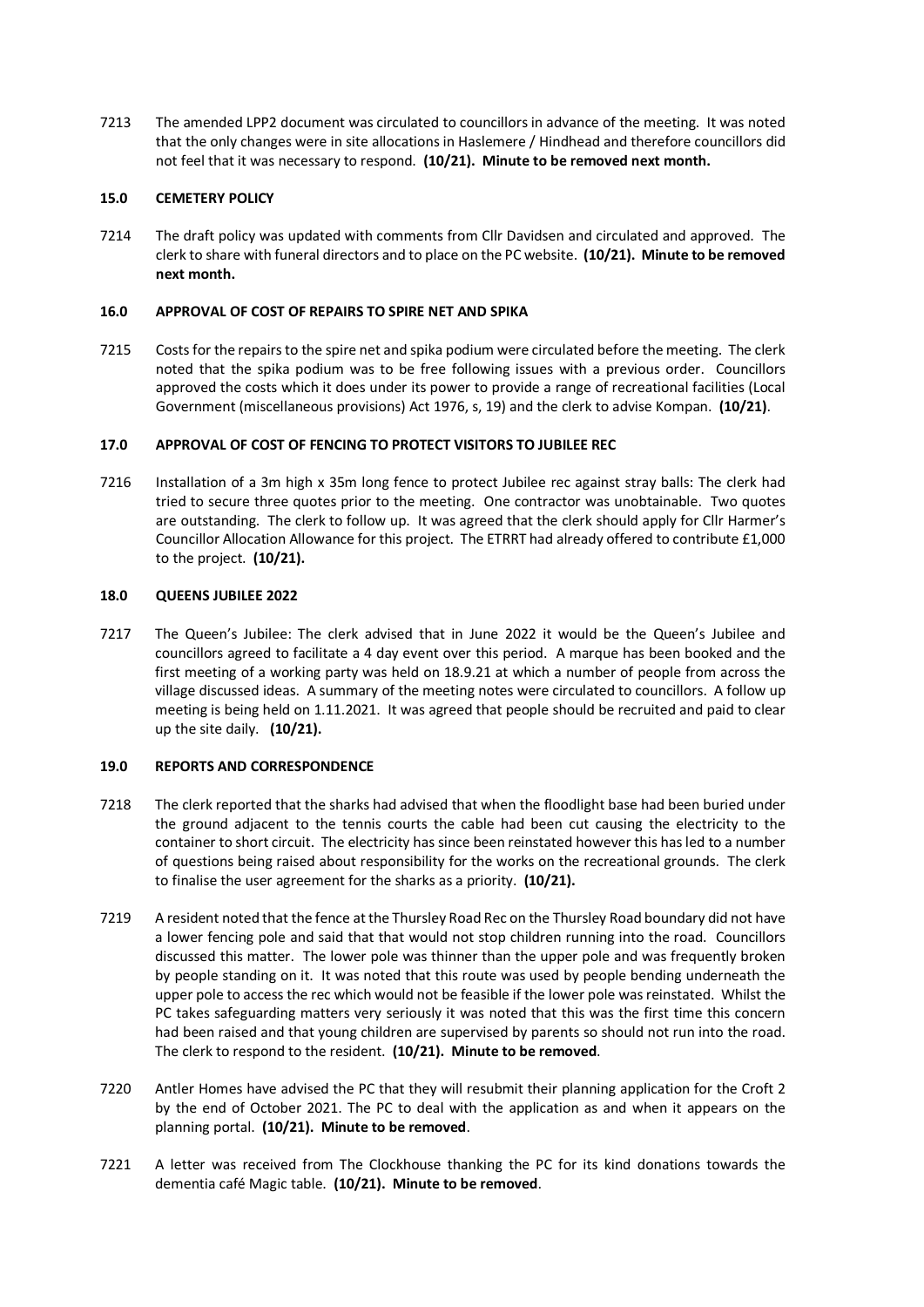- 7222 The clerk had advised that a letter had been received about Japanese Knotweed. The clerk has reported it. **(10/21). Minute to be removed next month.**
- 7223 The clerk was asked if the PC can trim the hedge at Burford Lodge rec. The clerk has instructed RK. (10/21). **Minute to be removed**.
- 7224 The clerk noted that there is a welcome back fund for street cleaning. The fund allows for 4 x signs in villages and 8 x signs in towns. The clerk to nominate signs in Elstead. **(10/21). Minute to be removed**.
- 7225 The clerk advised of a Thriving Community Fund. It was agreed that the clerk would forward the information to Elstead Food Bank and to Help in Elstead. **(10/21). Minute to be removed**.
- 7226 The clerk had received a letter from a group concerned about the increased air traffic coming out of Farnborough airport. Councillors were not aware of any complaints from residents and were not aware of it being an issue for Elstead. **(10/21). Minute to be removed**.
- 7227 The clerk reminded councillors of the tree canopy initiative whereby every parish was being given 11 trees to celebrate the Queen's Platinum anniversary. The clerk advised of another initiative where each parish had 100 or so trees. The clerk to place a notice in the village news asking for any residents who can accommodate a tree to come forward. **(10/21).**

# **20.O FINANCE (all financial papers including audit documents/reports were circulated prior to the meeting)**

- 7228 The clerk advised that the accounts had been reconciled correctly and Cllr Jacobs had confirmed this and formally signed the September reconciliation. **(10/21) Minute to be removed next month.**
- 7229 Bank balance as per statements: Current account £123,943.65 and includes £15k easement and £3k for the village sign - £2k has been used as the deposit. Deposit account £55,282.24 (30th September 2021). **(10/21) Minute to be removed next month.**
- 7230 At 56% time gone c 70% of the budget has been spent. An overview of expenditure by cost centre by month was shared before the meeting. It was noted that a lot of expenditure was front of year weighted eg grass cutting which accounts for a significant amount. **(10/21). Minute to be removed next month.**
- 7231 Accounts for payment for October 2021 were circulated in advance of the meeting. 11 cheques have been raised totalling £17,240.02 **(10/21) Minute to be removed next month.**
- 7232 The external auditor advised that the AGAR had been successfully completed and no issues were raised. The clerk posted the notice of the conclusion of the audit as required by 30th September 2021. **(10/21) Minute to be removed next month.**
- 7233 Finance meeting: date for the finance meeting is to be rearranged due to councillor availability. All councillors were reminded to forward costs for possible projects for 2022/23 as the budget meeting was due to be held before the November PC meeting. **(10/21) Minute to be removed next month.**

| Cheque no | Pavee              | <b>Purpose</b>                 | <b>Amount</b> |
|-----------|--------------------|--------------------------------|---------------|
| 4333      | Grasstex Ltd       | March - October grass cutting  | £4,250.64     |
| 4334      | One Six Events Itd | marque hire for Jubilee        | £756.00       |
| 4335      | As Times Goes By   | Replacement clock for the spar | £915.60       |
| 4336      | Onsen Energy       | Borehole                       | £9,157.86     |